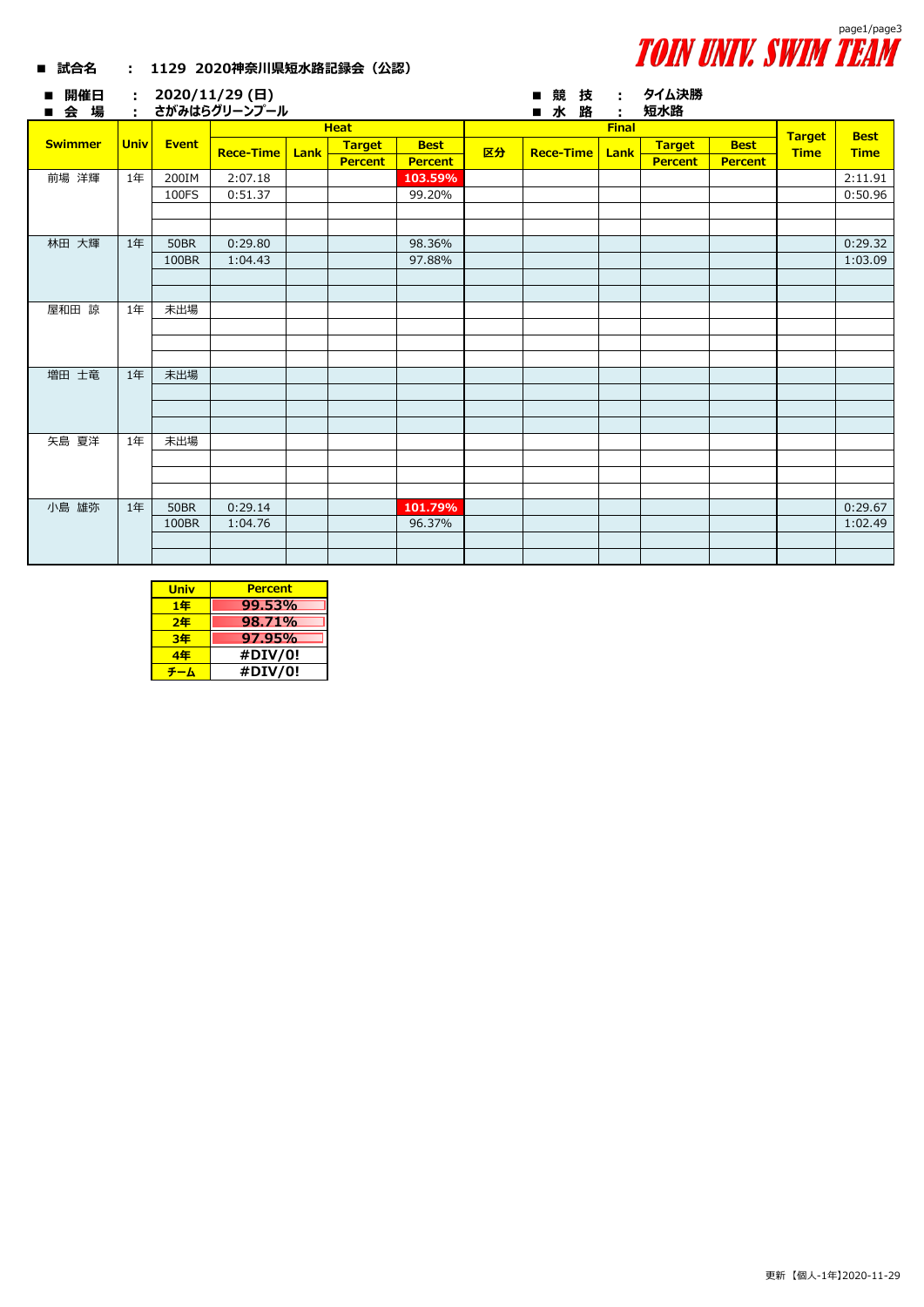

## **■ 試合名 : 1129 2020神奈川県短水路記録会(公認)**

| 開催日<br>$\blacksquare$<br>場<br>会<br>$\blacksquare$ | $\mathcal{L}^{\pm}$ |              | : $2020/11/29$ (日)<br>さがみはらグリーンプール |      |                |                |              | ■水               | ■競技<br>路 | ÷              | : タイム決勝<br>短水路 |             |                              |             |
|---------------------------------------------------|---------------------|--------------|------------------------------------|------|----------------|----------------|--------------|------------------|----------|----------------|----------------|-------------|------------------------------|-------------|
|                                                   | <b>Univ</b>         | <b>Event</b> | <b>Heat</b>                        |      |                |                | <b>Final</b> |                  |          |                |                |             |                              | <b>Best</b> |
| <b>Swimmer</b>                                    |                     |              | <b>Rece-Time</b>                   | Lank | <b>Target</b>  | <b>Best</b>    | 区分           | <b>Rece-Time</b> |          | Lank           | <b>Target</b>  | <b>Best</b> | <b>Target</b><br><b>Time</b> | <b>Time</b> |
|                                                   |                     |              |                                    |      | <b>Percent</b> | <b>Percent</b> |              |                  |          | <b>Percent</b> | <b>Percent</b> |             |                              |             |
| 熊倉 広輝                                             | 2年                  | 未出場          |                                    |      |                |                |              |                  |          |                |                |             |                              |             |
|                                                   |                     |              |                                    |      |                |                |              |                  |          |                |                |             |                              |             |
|                                                   |                     |              |                                    |      |                |                |              |                  |          |                |                |             |                              |             |
|                                                   |                     |              |                                    |      |                |                |              |                  |          |                |                |             |                              |             |
| 山岸 丈晃                                             | 2年                  | <b>50FS</b>  | 0:24.75                            |      |                | 100.04%        |              |                  |          |                |                |             |                              | 0:24.76     |
|                                                   |                     | 100FS        | 0:55.57                            |      |                | 98.83%         |              |                  |          |                |                |             |                              | 0:54.93     |
|                                                   |                     |              |                                    |      |                |                |              |                  |          |                |                |             |                              |             |
|                                                   |                     |              |                                    |      |                |                |              |                  |          |                |                |             |                              |             |
| 村中 薫                                              | 2年                  | <b>50FS</b>  | 0:23.71                            |      |                | 100.17%        |              |                  |          |                |                |             |                              | 0:23.75     |
|                                                   |                     | 100BA        | 0:58.05                            |      |                | 95.78%         |              |                  |          |                |                |             |                              | 0:55.70     |
|                                                   |                     |              |                                    |      |                |                |              |                  |          |                |                |             |                              |             |
|                                                   |                     |              |                                    |      |                |                |              |                  |          |                |                |             |                              |             |
| 保坂 若菜                                             | 2年                  | 未出場          |                                    |      |                |                |              |                  |          |                |                |             |                              |             |
|                                                   |                     |              |                                    |      |                |                |              |                  |          |                |                |             |                              |             |
|                                                   |                     |              |                                    |      |                |                |              |                  |          |                |                |             |                              |             |
|                                                   |                     |              |                                    |      |                |                |              |                  |          |                |                |             |                              |             |